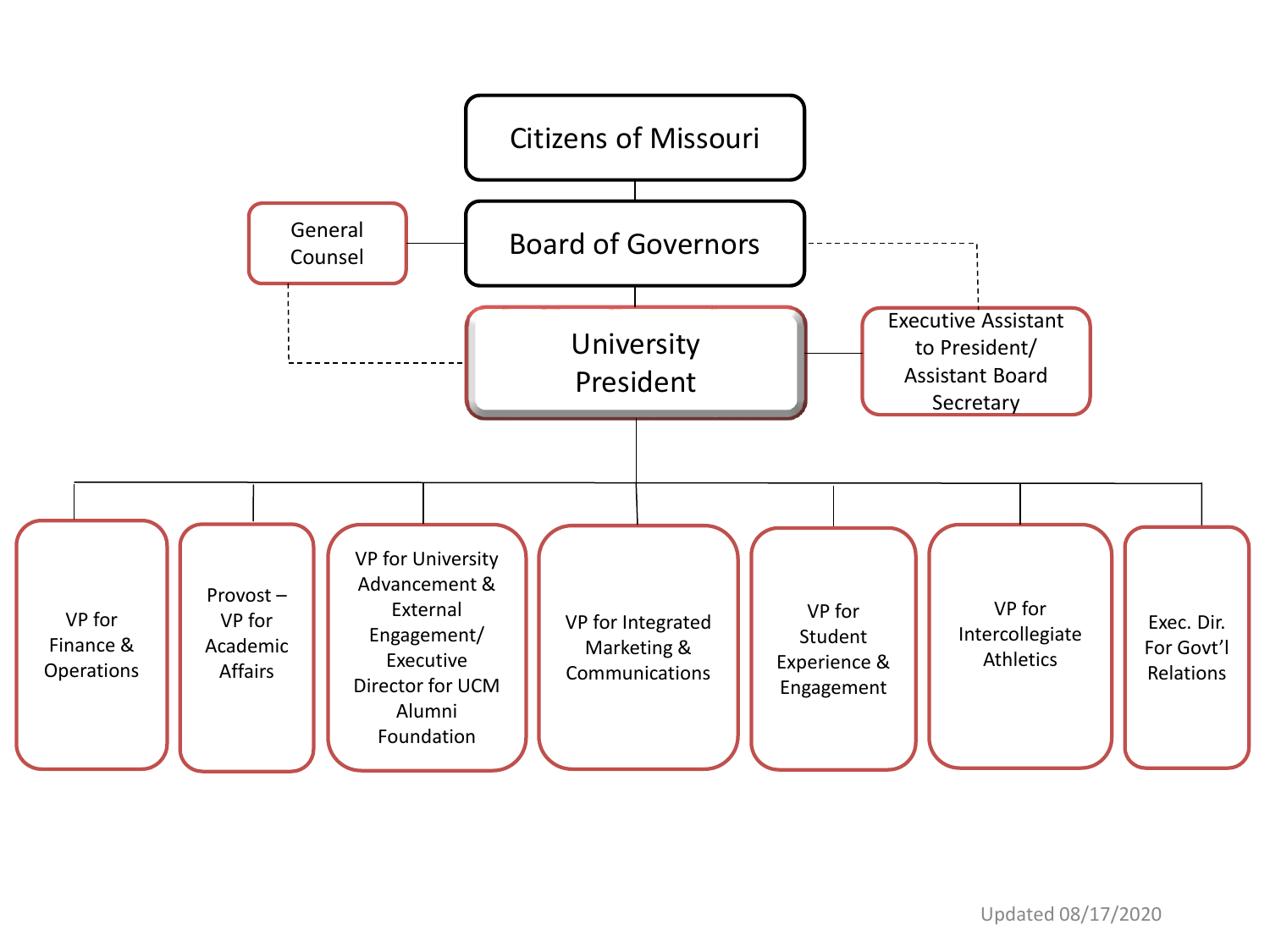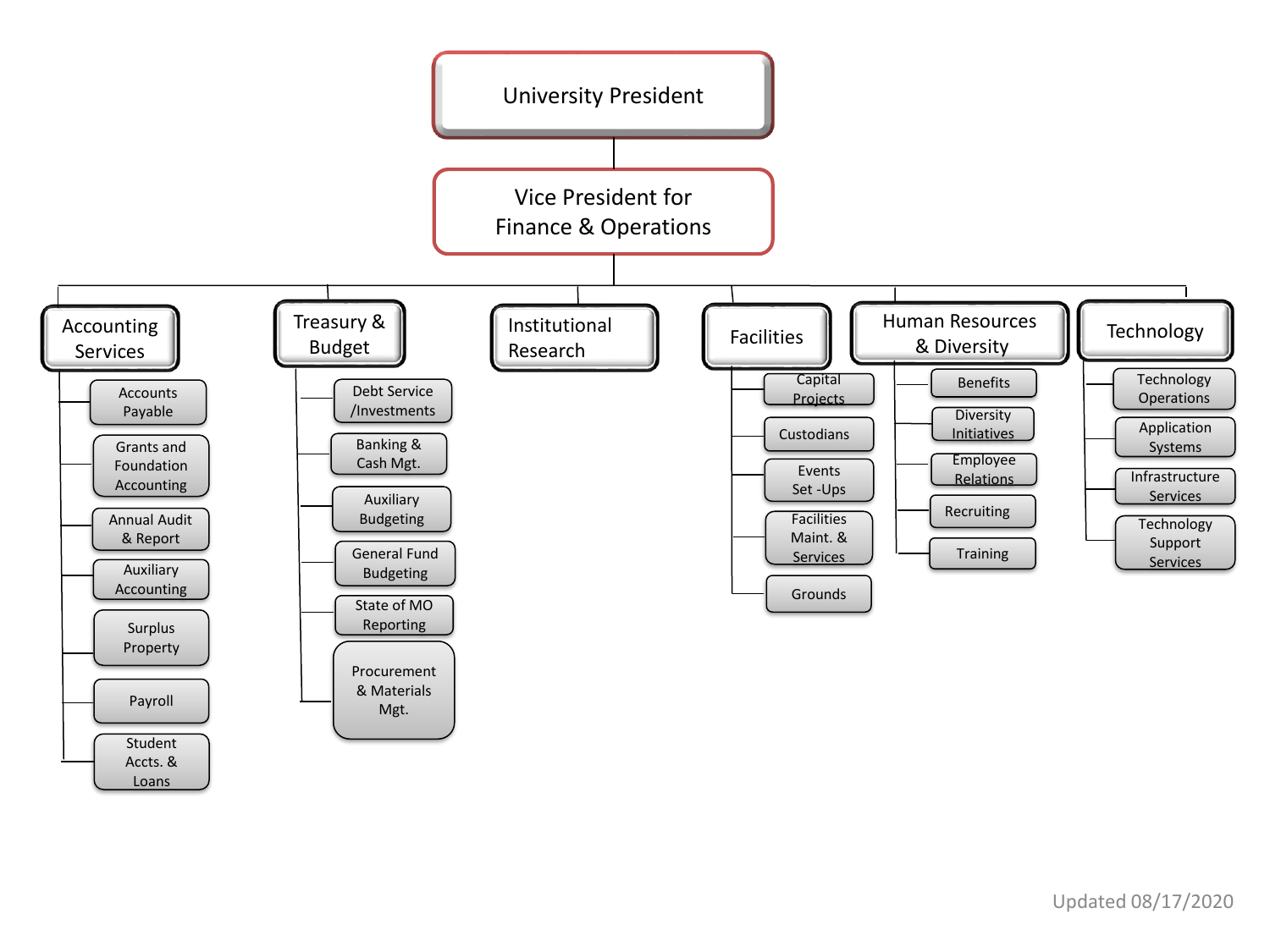

Updated 08/17/2020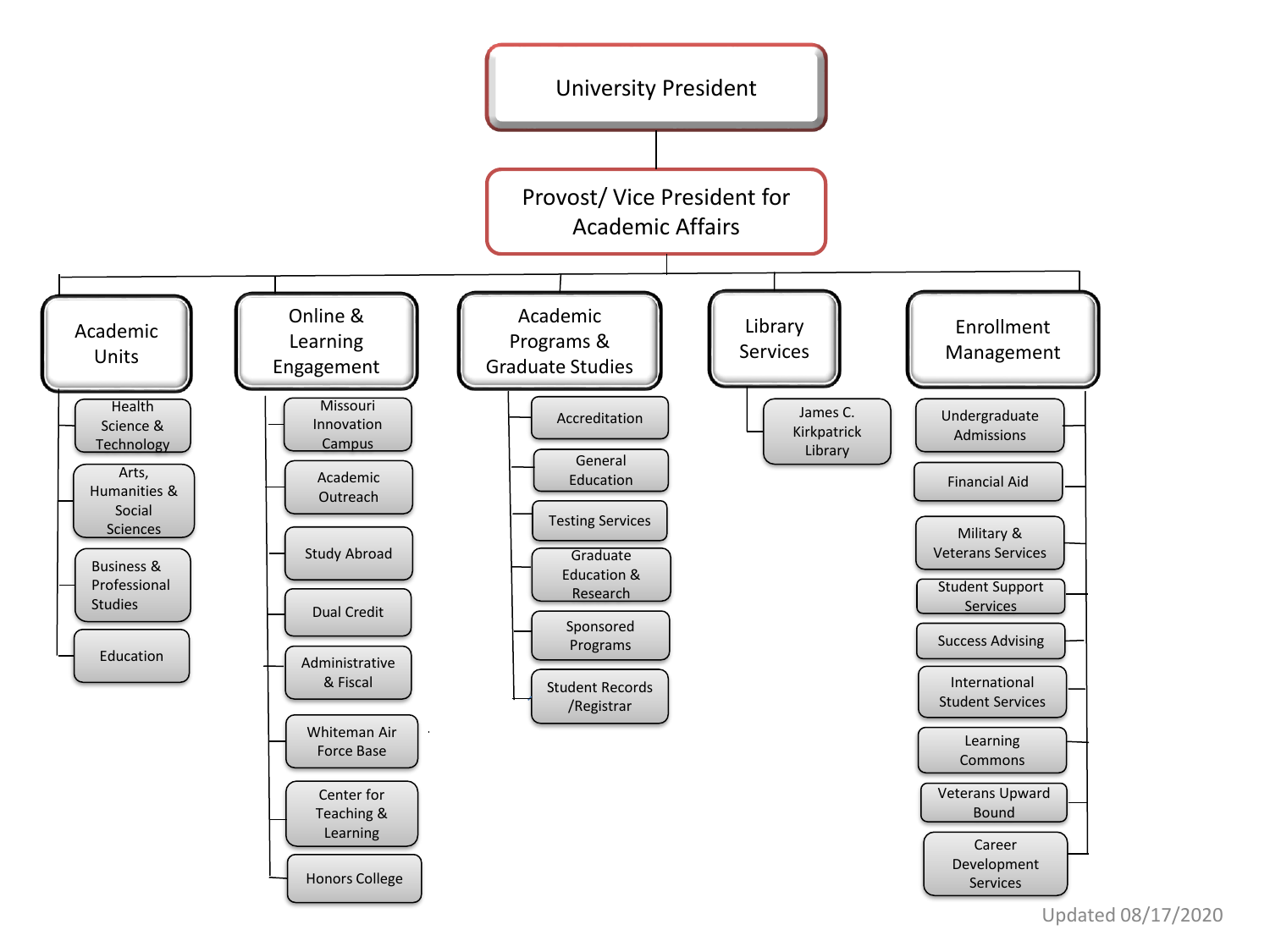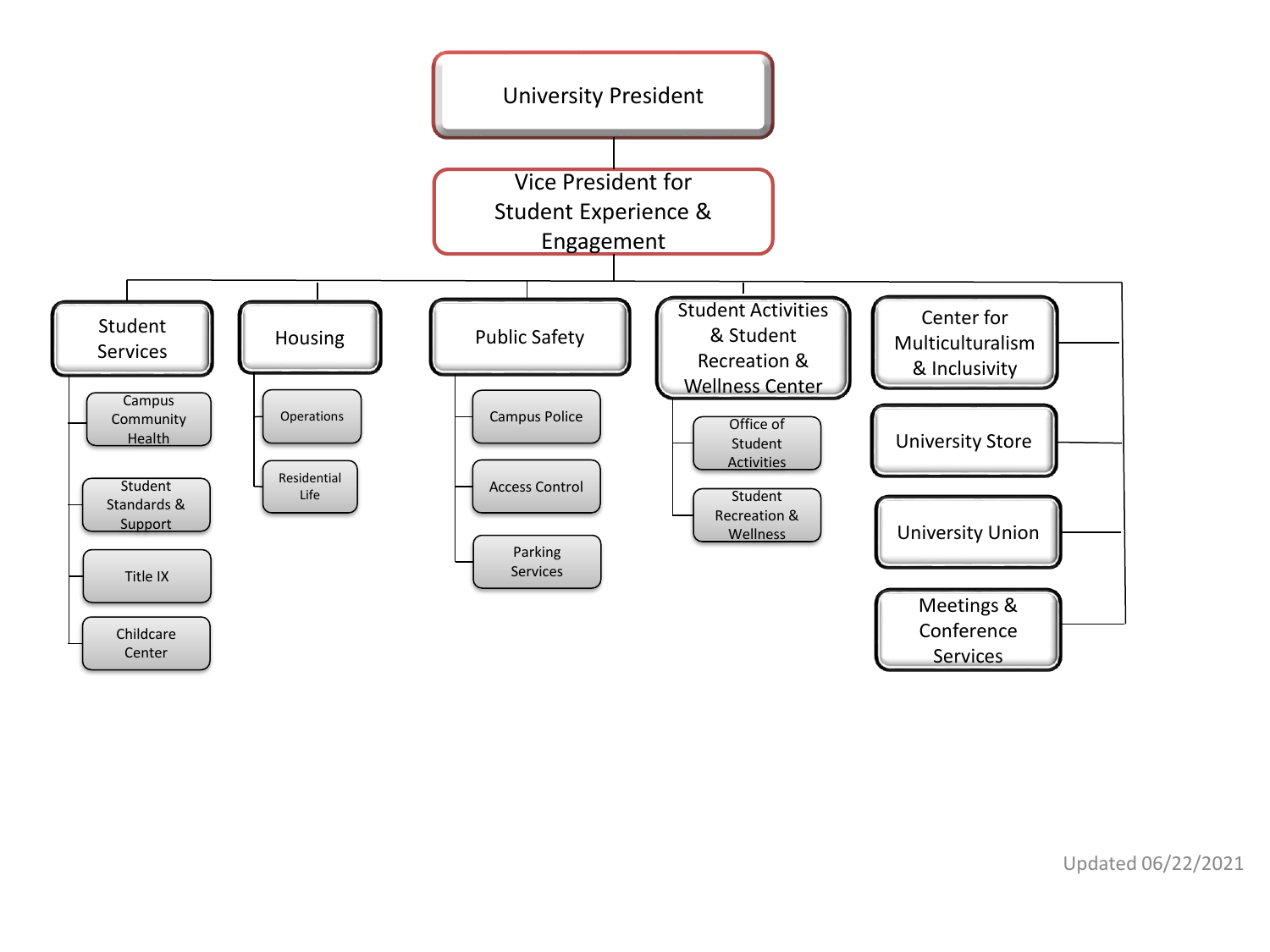

Updated 08/17/2020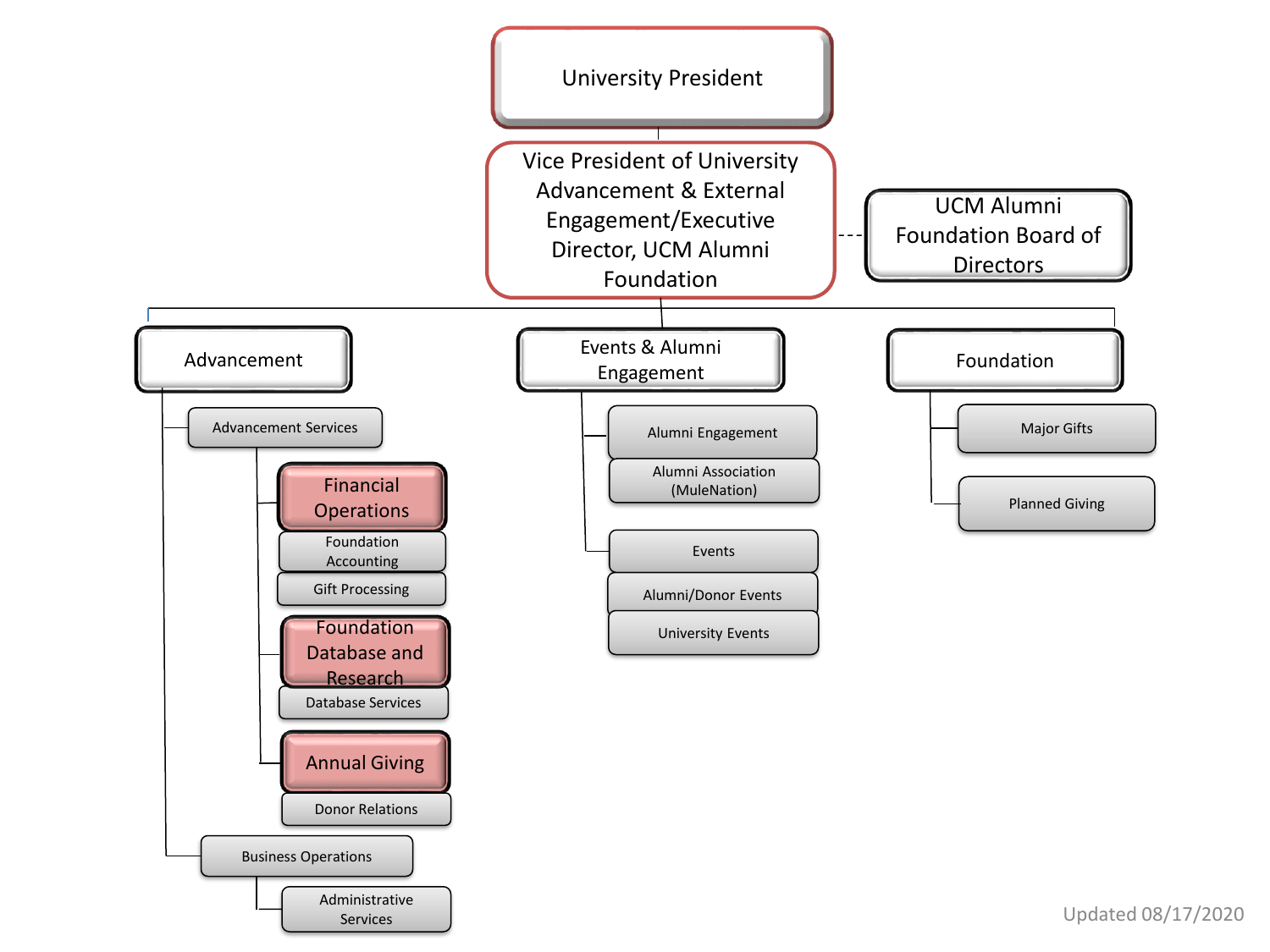

Updated 08/17/2020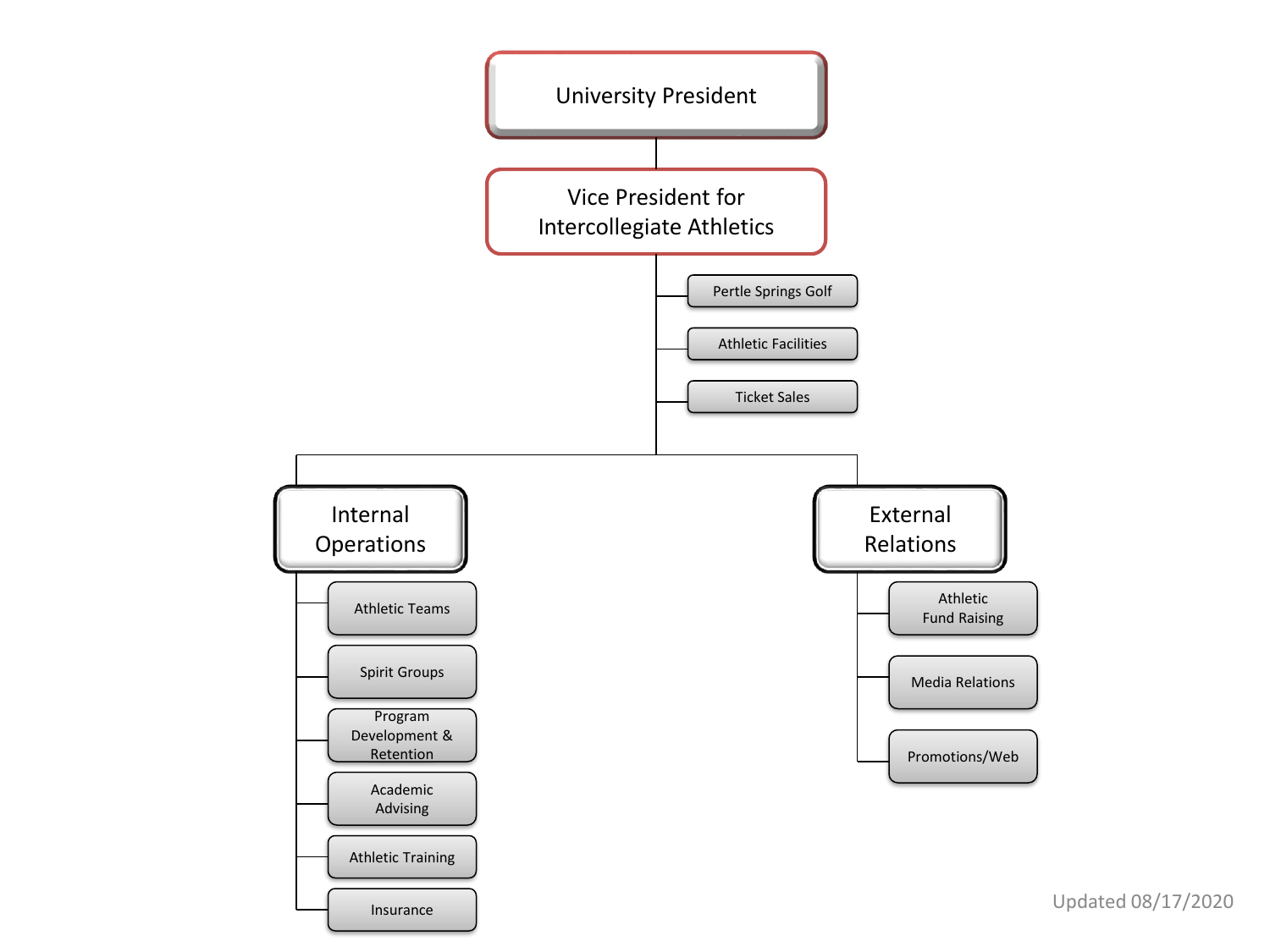